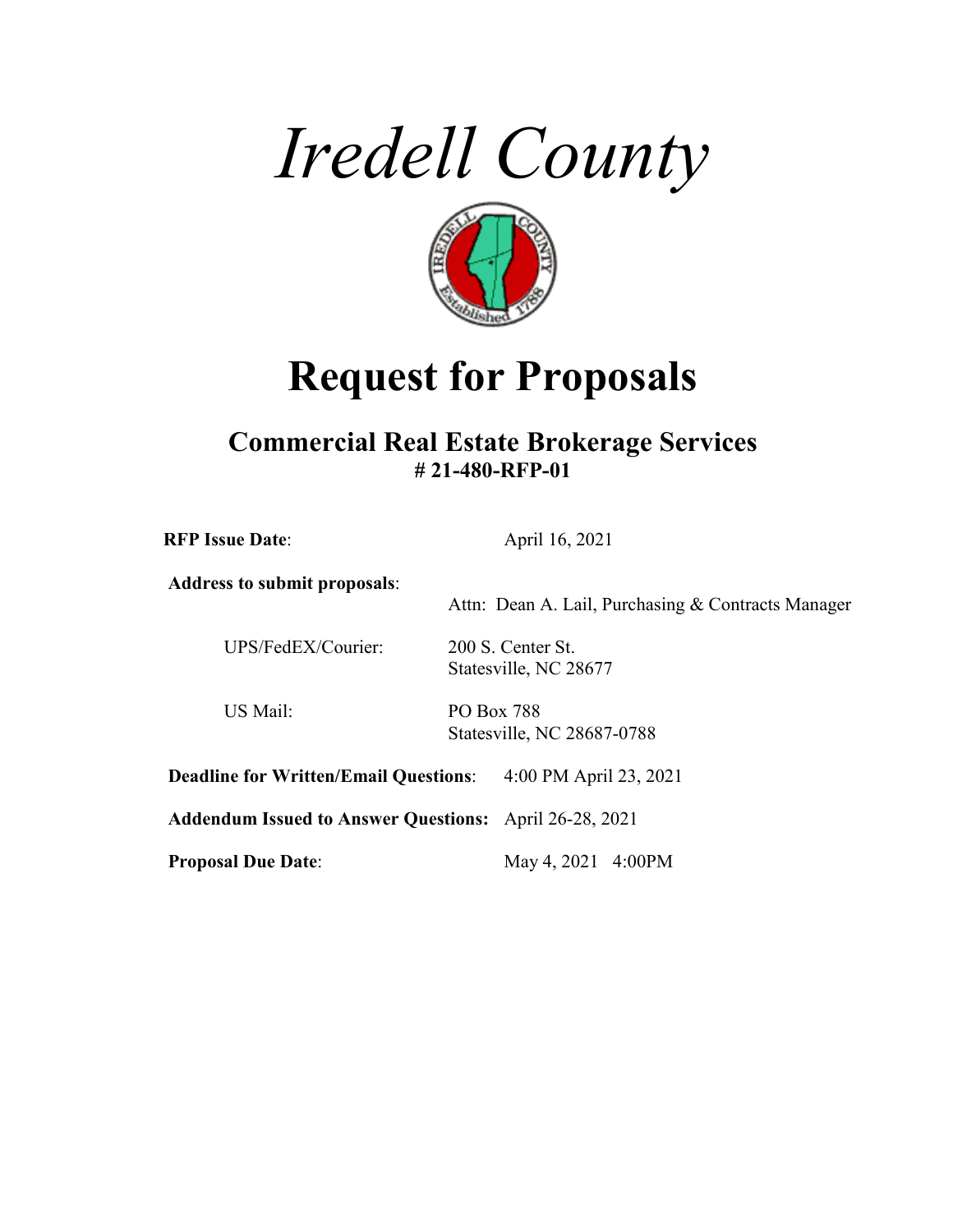Iredell County is seeking proposals from qualified real estate agents and brokerage firms to provide commercial brokerage services. The firm must be licensed and in good standing with the North Carolina Real Estate Commission. In addition, the firm must have an excellent reputation in the real estate community and be knowledgeable in local real estate as well as small and large commercial properties.

Sealed proposals must be clearly marked "**21-480-RFP-01 Commercial Real Estate Brokerage Services**" and be received by the Purchasing & Contracts Manager prior to the deadline expiration. All proposals received after the deadline expiration, regardless of reason, will be rejected and remain unopened. Vendors may arrange for return of their unopened proposal at their own expense, Iredell County will bear no expense of returning any proposal. Proposals received by the deadline will become the property of Iredell County.

All questions regarding this Request for Proposal must be in writing and emailed to  $dla@co.iredell.nc.us prior to the noted deadline. Questions will be answered by written addendum$ to this RFP.

Issuance of this Request for Proposal shall not commit Iredell County to make an award or enter any contract nor shall Iredell County be responsible for any costs associated or incurred in preparation of a proposal submitted for consideration. Iredell County reserves the right to accept or reject any and all proposals, to waive minor technicalities and informalities, and to make an award deemed in its best interest.

The intent of this solicitation is to contract to list a  $+/- 43.7$  acre parcel of County-owned property as later noted in this Request for Proposal document. The awarded broker/firm will perform a market analysis, list and market the property with the intention of obtaining the best initial offer to be used to conduct an upset bid process. All fees will be paid from proceeds of sale. The County reserves the right to cancel anytime as required by the needs of the County or at the will of the Board of Commissioners.

All proposal submissions should include a copy of the proposing Firm's proposed standard contract, which will be reviewed and revised to meet the County's requirements. Failure to agree to specified revisions will subject proposal to rejection.

Iredell County is a government entity subject to federal freedom of information and state public information request laws and all proposal submissions, including price offers, and resulting contracts and fee schedules are subject to release upon request without restriction or penalty. Exceptions to this release are trade secrets as defined within North Carolina General Statute. Proposals should not contain trade secrets or should clearly note that a trade secret has been shown within the body of a proposal or should list trade secrets on a separate page clearly noted as such. Definitions as noted within North Carolina General Statute shall be used in determining protected trade secrets. Iredell County shall not be held responsible or liable for information released within a proposal regardless of how marked. No proposal shall be marked, in any way or manner, as trade secret, or confidential, in its entirety. Proposals marked as such shall be rejected.

Iredell County contract awards are open to all qualified individuals and firms. The County does not discriminate against individuals or firms on the basis of race, color, religion, sex, national origin, or disability and highly encourages participation by NC Certified HUB, minority, women, disadvantaged, etc., business enterprises.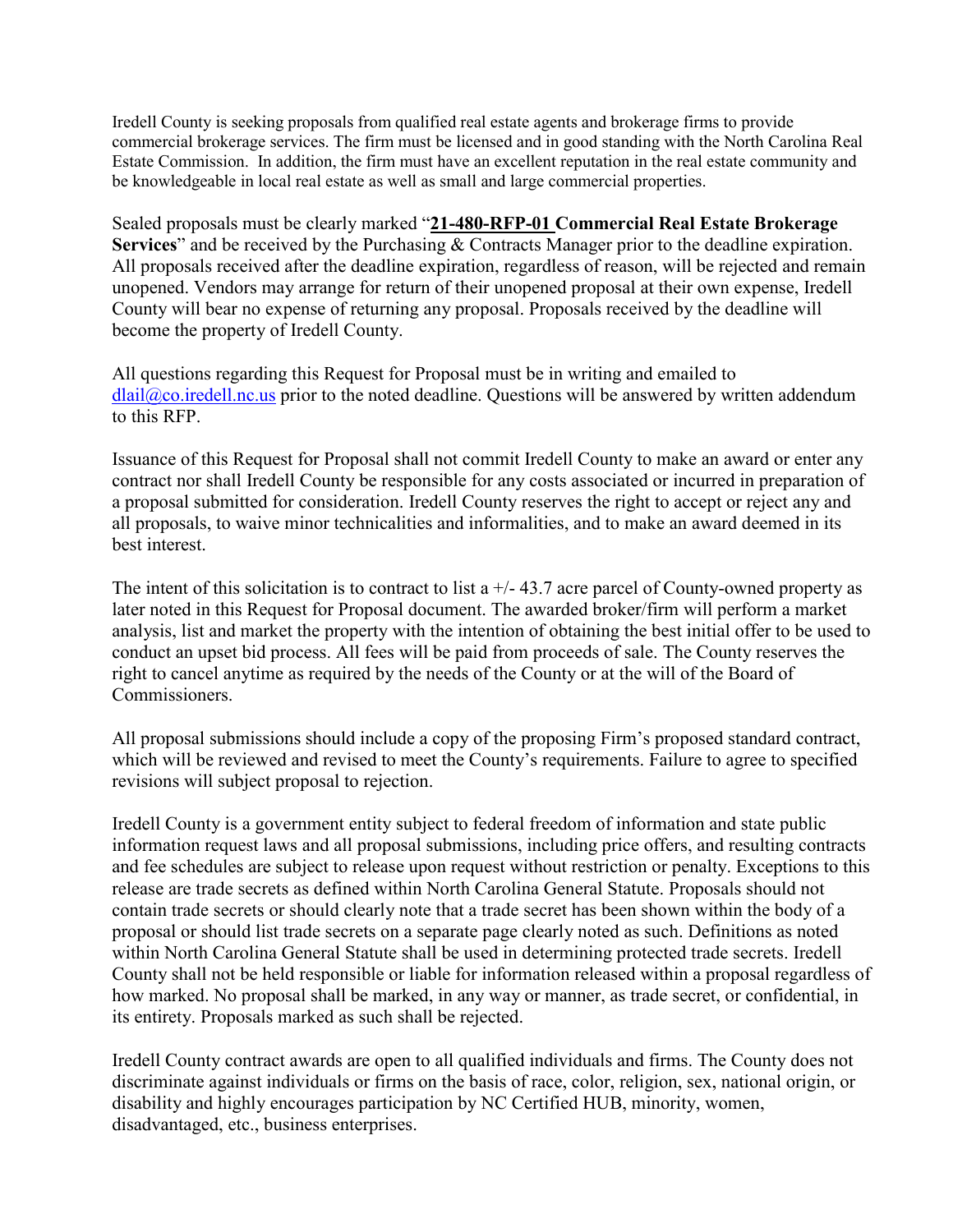### **GENERAL – SCOPE of Work.**

#### **1.0 General**

The County intends to sell a 43.7 +- acre tract of land located at 204 Bluefield Road, Mooresville, NC, further identified as parcel identification number 4648-65-4543.

This property was used as an outdoor educational facility with confidence course - remnants of the course elements still remain including zip lines and a 50' Rock Climbing/Repelling Tower with 65' poles used in construction, all elements were inspected and deemed unsafe for continued use, decommissioned and access removed. Property includes bathroom facility on septic tank with men's and women's restrooms, each with two toilets and shower heads, 6 Adirondack Camping structures with an adjoining covered meeting area and storage building, several standalone storage buildings and a 30'x45' covered meeting area with a full cement pad. Water is provided by an onsite well and sewage is by septic system. Electricity is provided by local utility providers and all power lines that service the property were ran underground. City water and sewer lines run in local vicinity to serve neighboring residential areas and may be available for this property. Natural gas and cable are present in the vicinity as well.

Gravel roads are still traversable but will require maintenance in some areas. The property was decommissioned from its previous use, closed, and has not been used in 4 years. Grounds have been occasionally maintained to control overgrowth. This property is Zoned RA (Residential/Agriculture) and surrounded by newer Residential Tracts and construction. It has its own private drive with direct road access and a key coded gate. There are two creeks that cross the property and may pose some restrictions.

Property is to be sold as is and there will be no warranty or guarantees as to the fitness of the property for any particular use.

#### **2.0 Site Visit**

Site visits will be scheduled with the final firm or firms under consideration for award.

#### **3.0 Scope of Work**

The selected firm will perform a market analysis and work with the Iredell County Purchasing  $\&$ Contracts Manager to develop the listing price and strategy to obtain a first, best offer that, if approved by the Iredell County Board of Commissioners, will be used as the initiating bid in an upset bid process to be conducted by the County. The firm will coordinate real estate transaction closing with the County Attorney. The firm may be required to meet, along with the Purchasing  $&$  Contracts Manager, with the Iredell County Board of Commissioners to discuss the initial offer for the property.

#### **4.0 Preparation of Proposal**

Each firm must thoroughly examine the Request for Proposal to ensure that all requirements can be met. Firms are responsible for verifying any and/all information and to familiarize themselves with the required services prior to submitting a proposal.

Proposals shall be submitted in the format prescribed by this document on the forms included within. Additional information may be provided in 8x10 format, stapled once. Proposals shall be signed by the person or persons legally authorized to bind the firm to a contract. Failure to submit a proposal with all proposal requirements may be considered sufficient cause for rejection of the Proposal.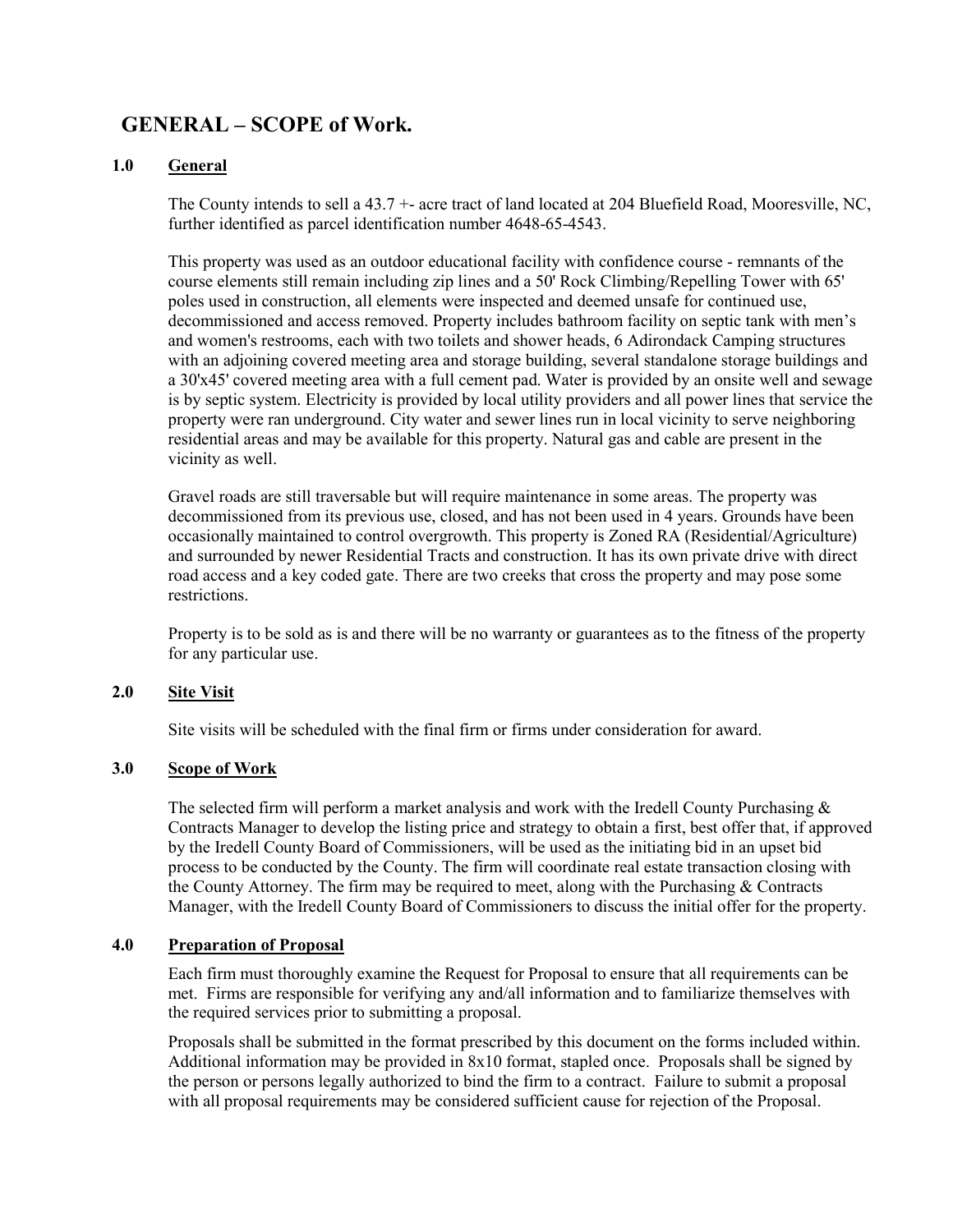Proposals shall remain firm for a period of sixty (60) calendar days after proposals due date to allow for award and contract negotiations.

#### **5.0 Submission Requirements**

In order to facilitate the evaluation of responses efficiently and equitably, responses must be tabbed as identified below. Failure to submit this information may render your proposal non-responsive and subject to rejections as such. Points shown for each category are the maximum possible. Actual points can range from 0 to the maximum. Evaluation of proposals will be by County staff and the award, justification of points, and decision of staff is final.

#### **Tab 1: Introduction: Company Information** (10 points)

- $\triangleright$  Firm's name and business address, including telephone, email address, website address.
- $\triangleright$  The type of firm (individual, partnership, corporation, etc.) and list the names of all partners, principals, etc. or provide an organizational chart.
- Year established. Include former company name(s) and year(s) established, if applicable.
- $\triangleright$  The name, title, address, and telephone number of the firm's authorized negotiator. The person identified must be empowered to make binding commitments for the firm.
- $\triangleright$  Name the specific team member who will be the listing agent for this property
- $\triangleright$  Proof of brokerage license

#### **Tab 2: Experience, Qualifications and Proposal** (40 points)

- Provide the number of years of **commercial** real estate experience and global reach for marketing the property
- $\triangleright$  Track Record: Sales history for properties of this size and type in the past twelve months with examples
- $\triangleright$  Knowledge of various selling techniques
- $\triangleright$  Proposed process for obtaining goals of the RFP
- $\triangleright$  Any awards your firm has received within the past three years
- $\triangleright$  Awards of the specific team member that will be the listing agent for this property

#### **Tab 3: References (20 points)**

- $\triangleright$  Minimum of 3 signed references showing services conducted for this type and size of property within the last five (5) years
- $\triangleright$  Include size, type, listing price, and sales price of property (if not confidential).
- $\triangleright$  Include name, email and phone number of client's current representative familiar with service

#### **Tab 4: Forms (10 points)**

- $\triangleright$  Non-Collusion Affidavit
- $\triangleright$  Exceptions to the Proposal
- Sample Service Contract
- Claims/Complaints Form

#### **Tab 5: Cost Proposal Form (20 Points)**

#### **6.0 Submittal Deadline**

In order to be considered all proposals must be in writing, sealed, and submitted no later than **4:00 PM (EST) on May 4, 2021**. Time is of the essence and no proposal will be accepted after the deadline time and date. While only **sealed** proposals will be accepted, this is not a formal bid process and there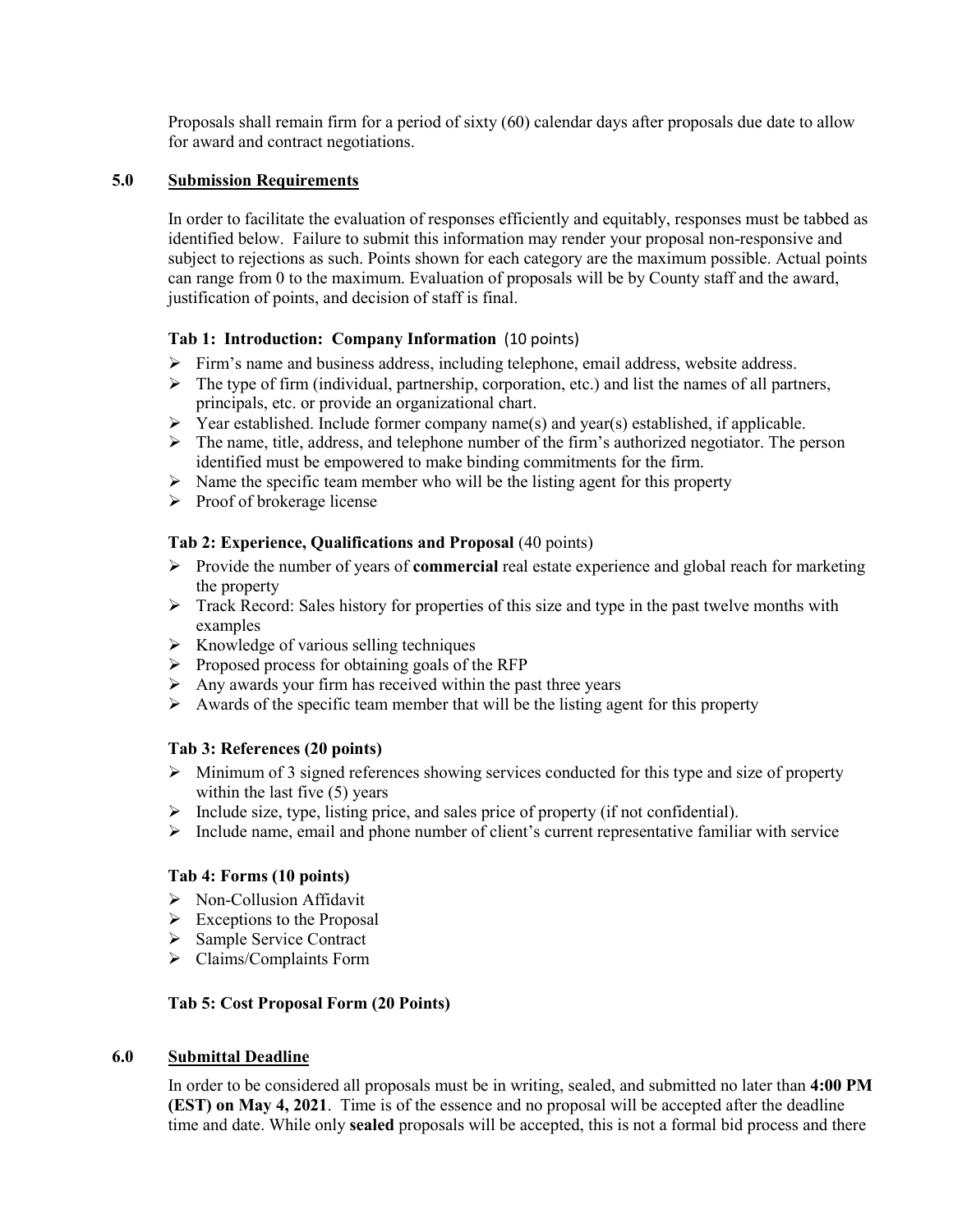will be no public bid opening. Firms mailing responses should allow delivery time to ensure timely receipt of their proposals. The responsibility for getting the proposal to Iredell County Purchasing  $\&$ Contracts Manager on or before the specified time and date is solely and strictly the responsibility of the responding firm. *The County will in no way be responsible for delays caused by any occurrence.*

The outside of the sealed envelope shall be clearly marked **"RFP #21-480-RFP-01 Commercial Real Estate Brokerage Services.**"

Sealed proposals may be hand carried, sent by courier, by FedEx/UPS or US Postal Service USPS. If sent by FedEx/UPS, Courier or USPS the sealed proposal must be inserted inside the mailer and the outside of the mailer clearly identified with the RFP number and name.

#### **7.0 Questions**

All questions pertaining to this Request for Proposal (RFP) must be submitted in writing by email no later than April 23, 2021 by 4:00 PM. Ouestions must be emailed to:  $dlail@co.iredell.nc.us.$ Only written questions will be answered. **Any information given verbally or by telephone will be considered of no force**. All questions that the County feels are pertinent to all Proposers will be answered by addendum to the RFP and emailed to those who submitted.

#### **8.0 Addenda**

Any interpretation, correction or change to this RFP will be made by Addendum and issued through the County Purchasing Department. Addenda will be emailed to all firms known by the County to have received the RFP documents and uploaded to the County's bid page at [http://www.co.iredell.nc.us/481/Current-Bids-RFPs.](http://www.co.iredell.nc.us/481/Current-Bids-RFPs) While the County will make effort to ensure all who submitted questions receive addenda, *it is the responsibility of the Proposer to ensure that all Addenda have been received prior to submitting a response.* 

#### **9.0 Evaluation & Award of Contract**

Iredell County reserves the right to accept or reject any and/or all proposals and to waive any minor informalities in a proposal. Intention is to award a contract to the firm whose proposal, in the County's sole opinion, is most advantageous to the County taking into consideration the following or additional criteria:

- The ability, capacity, and skill of the firm to perform the services required under the contract, selling techniques, etc.
- Experience, proven real estate track record, including any past experience with the County
- The character, integrity, and reputation of the firm, references
- Qualifications, knowledge of local real estate market (commercial) and surrounding region; global reach for marketing the property
- Fee
- Completeness of the response to the RFP as outlined in this solicitation

Iredell County reserves the right to interview one or more firms, or none, to enhance the evaluation process. The successful firm will be notified by email as soon as is practical after the receipt of proposals. Verbal notification of award will not be made and therefore will not be recognized as an official notification.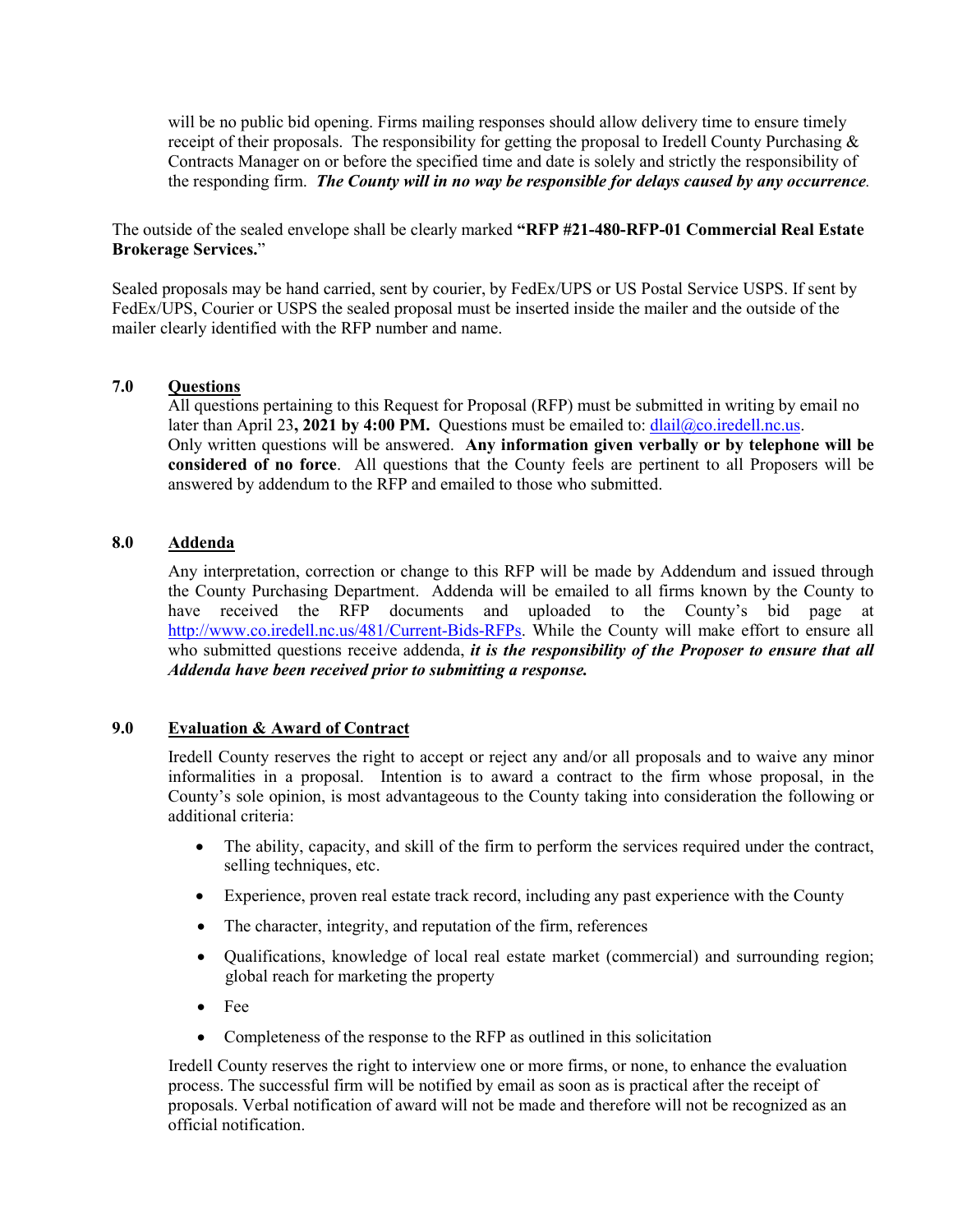#### **10.0 Contract & Period**

Upon issuance of a contract award by the County, the successful firm will perform the services in accordance with all provisions of the proposal documents.

The term of the contract will be dependent on negotiations between the County and awarded firm and shall be renewable at the County's discretion. It is anticipated that the contract will begin on or about May 15, 2021. All dates are approximate and may start earlier or later depending on contract negotiations.

#### **11.0 Withdrawal of Proposal**

A firm may withdraw its proposal at any time prior to the time that proposals are due by sending a written request (email) to the Purchasing  $&$  Contracts Manager. Proposals may not be withdrawn after the submission date.

#### **12.0 Exceptions to the Proposal and Sample Contract**

Exceptions to any requirement contained herein must be clearly stated on separate page.

#### **13.0 Sample Agreement**

Each firm must attach their standard *Sample* Service Contract. This agreement will be reviewed, edited and revised to meet the County's requirements. The successful firm will be expected to enter into a service contract and failure to accept required revisions may be reason for rejection and removal from future opportunities.

#### **14.0 Non-Collusion Affidavit**

Each submittal must be accompanied by a notarized affidavit on non-collusion, executed by the firm or in the case of a corporation, by a duly authorized representative of said corporation. The Non-Collusion Affidavit is provided herein.

#### **15.0 Proprietary Information**

Trade secrets or proprietary information submitted by a firm in connection with a procurement transaction shall not be subject to public disclosure under the North Carolina Public Records Act pursuant to NC General Statutes §66-152(3). However, the firm must clearly and noticeably label each section or page within their submission for which protection from disclosure is sought and must identify the data on other materials to be protected and state the reasons why protection is necessary. Proposals in their entirety are not to be marked as proprietary or confidential and risk being rejected**.**

#### **16.0 Change of Ownership**

If the firm changes owners or goes out of business during the term of the contract, sixty (60) days advance written notice of such change shall be provided to the County. If the firm changes ownership and fails to comply with this provision, the County may terminate the contract immediately with no penalty, fee or firm recourse.

In the event the firm provides sixty (60) days advance notice to the County of change of ownership, the County, at its sole discretion, may terminate the contract at the end of the sixty (60) day notice period, or may continue the contract with the new owner(s) under the same terms and conditions. The new owner(s) shall not have the right to unilaterally terminate the contract.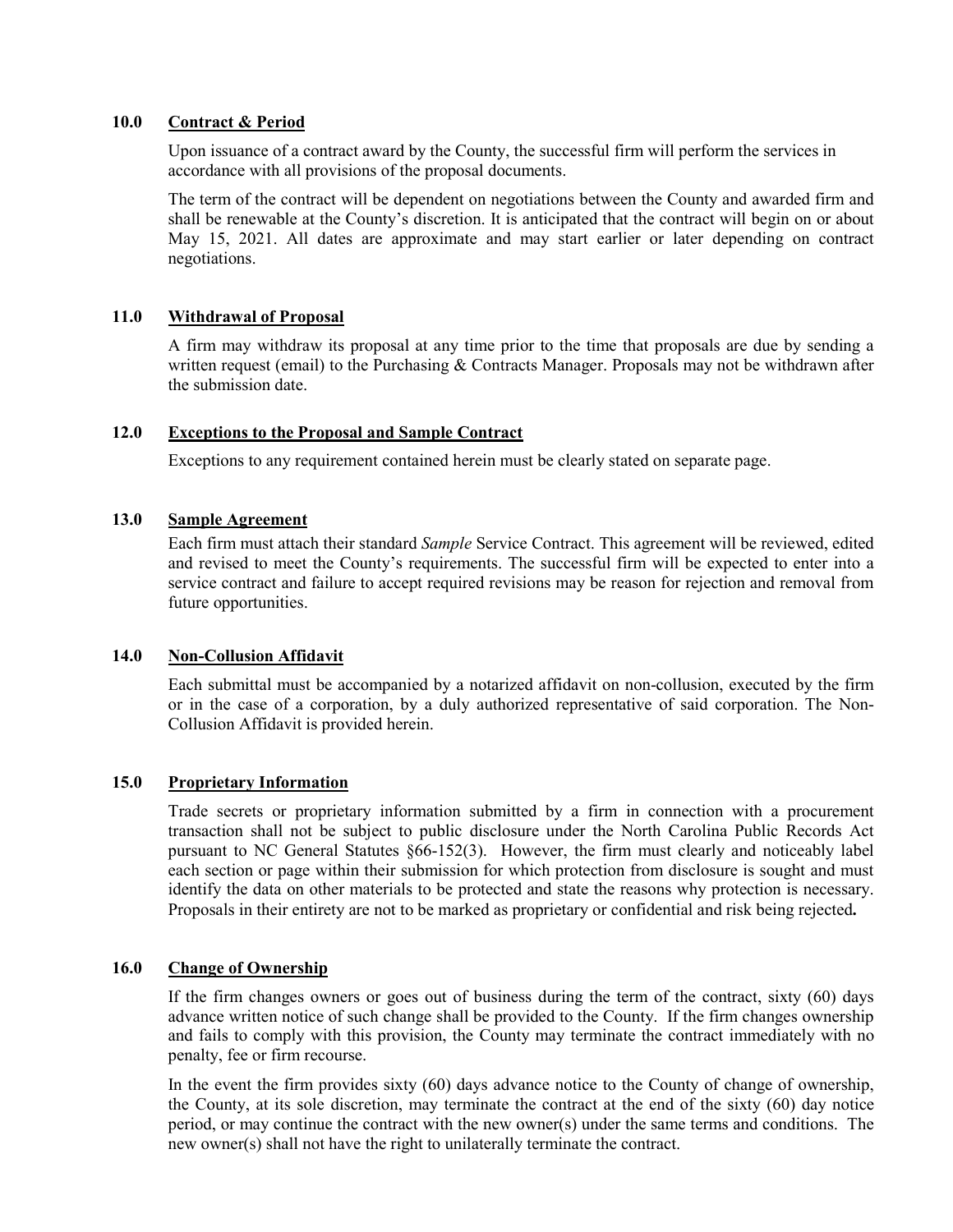#### **17.0 Insurance Requirement for Service**

The firm shall provide the County an original Certificate of Insurance indicating that the firm has in force all coverage as required by NC Law prior to the start of any services under this Contract and agrees to maintain such insurance until the completion of this Contract. All insurance policies shall be with insurers with an acceptable rating, registered and licensed to do business in the State of North Carolina and shall name Iredell County as an additional insured.

Each policy shall provide a thirty (30) day notification clause in the event of cancellation, non-renewal or adverse change. In the event the insurance coverage expires prior to the completion of the project, a renewal certificate shall be on file with the County at least fifteen (15) days prior to the expiration date. Failure to maintain the proper insurance will be grounds for termination of contract.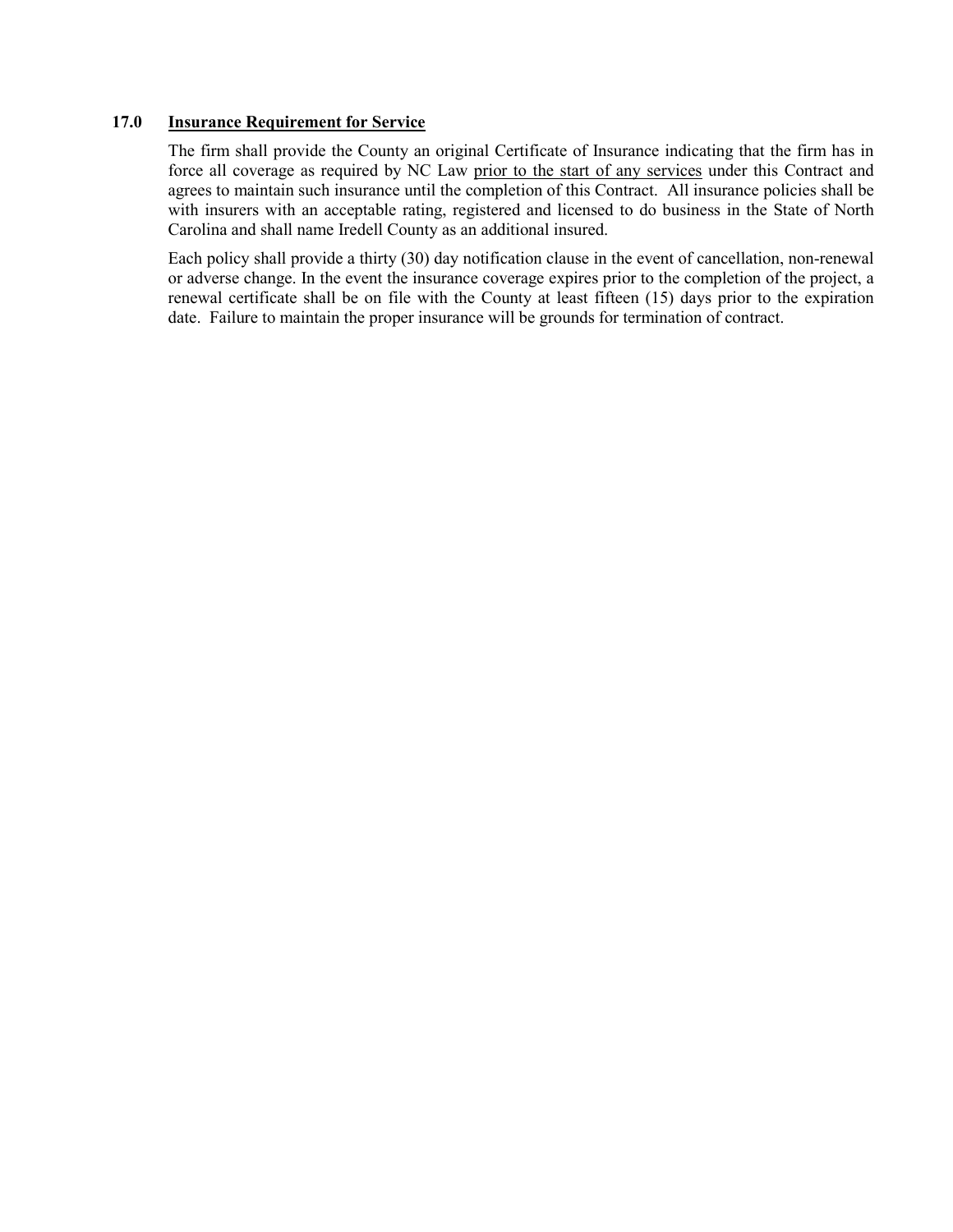#### PROPOSAL FORM – Page 1 of 1

To Iredell County, North Carolina:

I have carefully examined the Request for Proposal, any other documents, and addenda accompanying or made a part of this Request for Proposal to perform the necessary services.

I certify that all information contained in this proposal is truthful to the best of my knowledge and belief. I further certify that I am duly authorized to submit this proposal on behalf of the firm as its act and deed and that the firm is ready, willing and able to perform if awarded the contract.

I hereby acknowledge receipt of the following Addenda issued by County and that it is the responsibility of the Proposer to ensure that all addenda has been received.

| Addenda No.                       | dated |       |  |
|-----------------------------------|-------|-------|--|
| Addenda No.                       | dated |       |  |
| Addenda No.                       | dated |       |  |
| Company Name: <u>Company Name</u> |       |       |  |
| Address:                          |       |       |  |
| City/State/Zip:                   |       |       |  |
| Phone/Fax:                        |       |       |  |
| Email:                            |       |       |  |
|                                   |       | Date: |  |
| <b>Printed Name:</b>              |       |       |  |

**Cost**

**Provide the commission rate or cost proposal based on the final sale price/accepted offer amount if the sale was obtained by your firm as the contracted realtor.**

**\_\_\_\_\_\_\_\_\_\_\_\_\_\_\_\_\_\_\_\_\_\_\_\_\_\_\_\_\_\_\_\_\_\_\_\_\_\_\_\_\_\_\_\_\_\_\_\_\_\_\_\_\_\_\_\_\_\_\_\_\_\_\_\_\_\_\_\_\_\_\_\_\_\_\_\_\_ \_\_\_\_\_\_\_\_\_\_\_\_\_\_\_\_\_\_\_\_\_\_\_\_\_\_\_\_\_\_\_\_\_\_\_\_\_\_\_\_\_\_\_\_\_\_\_\_\_\_\_\_\_\_\_\_\_\_\_\_\_\_\_\_\_\_\_\_\_\_\_\_\_\_\_\_\_**

**\_\_\_\_\_\_\_\_\_\_\_\_\_\_\_\_\_\_\_\_\_\_\_\_\_\_\_\_\_\_\_\_\_\_\_\_\_\_\_\_\_\_\_\_\_\_\_\_\_\_\_\_\_\_\_\_\_\_\_\_\_\_\_\_\_\_\_\_\_\_\_\_\_\_\_\_\_ \_\_\_\_\_\_\_\_\_\_\_\_\_\_\_\_\_\_\_\_\_\_\_\_\_\_\_\_\_\_\_\_\_\_\_\_\_\_\_\_\_\_\_\_\_\_\_\_\_\_\_\_\_\_\_\_\_\_\_\_\_\_\_\_\_\_\_\_\_\_\_\_\_\_\_\_\_**

**\_\_\_\_\_\_\_\_\_\_\_\_\_\_\_\_\_\_\_\_\_\_\_\_\_\_\_\_\_\_\_\_\_\_\_\_\_\_\_\_\_\_\_\_\_\_\_\_\_\_\_\_\_\_\_\_\_\_\_\_\_\_\_\_\_\_\_\_\_\_\_\_\_\_\_\_\_ \_\_\_\_\_\_\_\_\_\_\_\_\_\_\_\_\_\_\_\_\_\_\_\_\_\_\_\_\_\_\_\_\_\_\_\_\_\_\_\_\_\_\_\_\_\_\_\_\_\_\_\_\_\_\_\_\_\_\_\_\_\_\_\_\_\_\_\_\_\_\_\_\_\_\_\_\_**

**Please provide the commission rate or cost proposal based on the final sale price/accepted offer amount if the sale was obtained by Iredell County without the assistance of your firm as the contracted realtor.**

**Please provide other cost proposal based on the process the County must follow as a local government entity in the State of North Carolina.**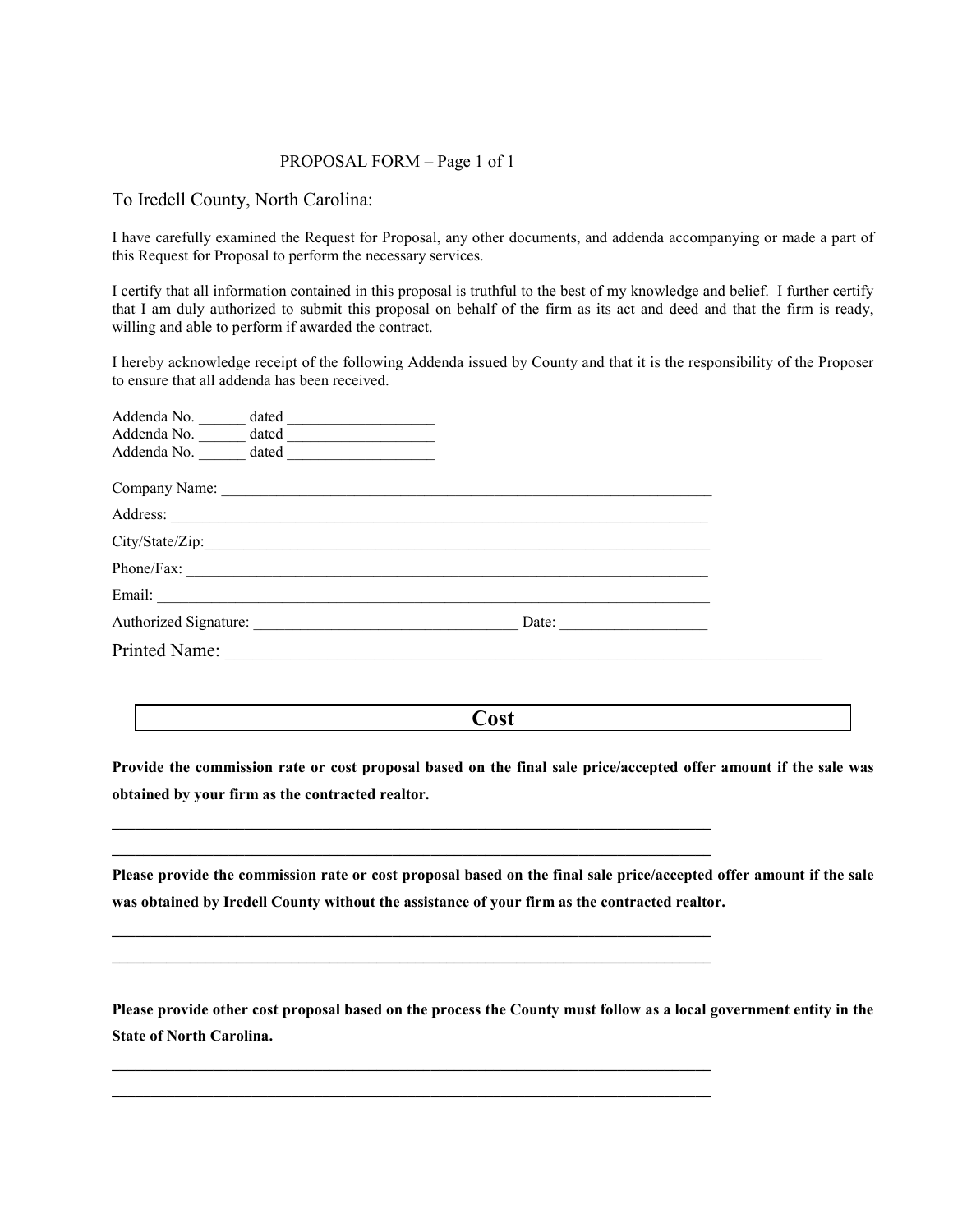#### **REFERENCES (Copy form as needed)**

Provide, at a minimum, three (3) references in which your company has performed these services for similar size and type properties. Attach additional information on a separate page. Along with each reference, provide a description of the subject property sold, list and sales price (if able), pictures, etc., as able.

| Description of property sold: |
|-------------------------------|
|                               |
|                               |
|                               |
|                               |
|                               |
|                               |
|                               |
| Description of property sold: |
|                               |
|                               |
|                               |
| City, State and Zip Code:     |
|                               |
|                               |
|                               |
| Description of property sold: |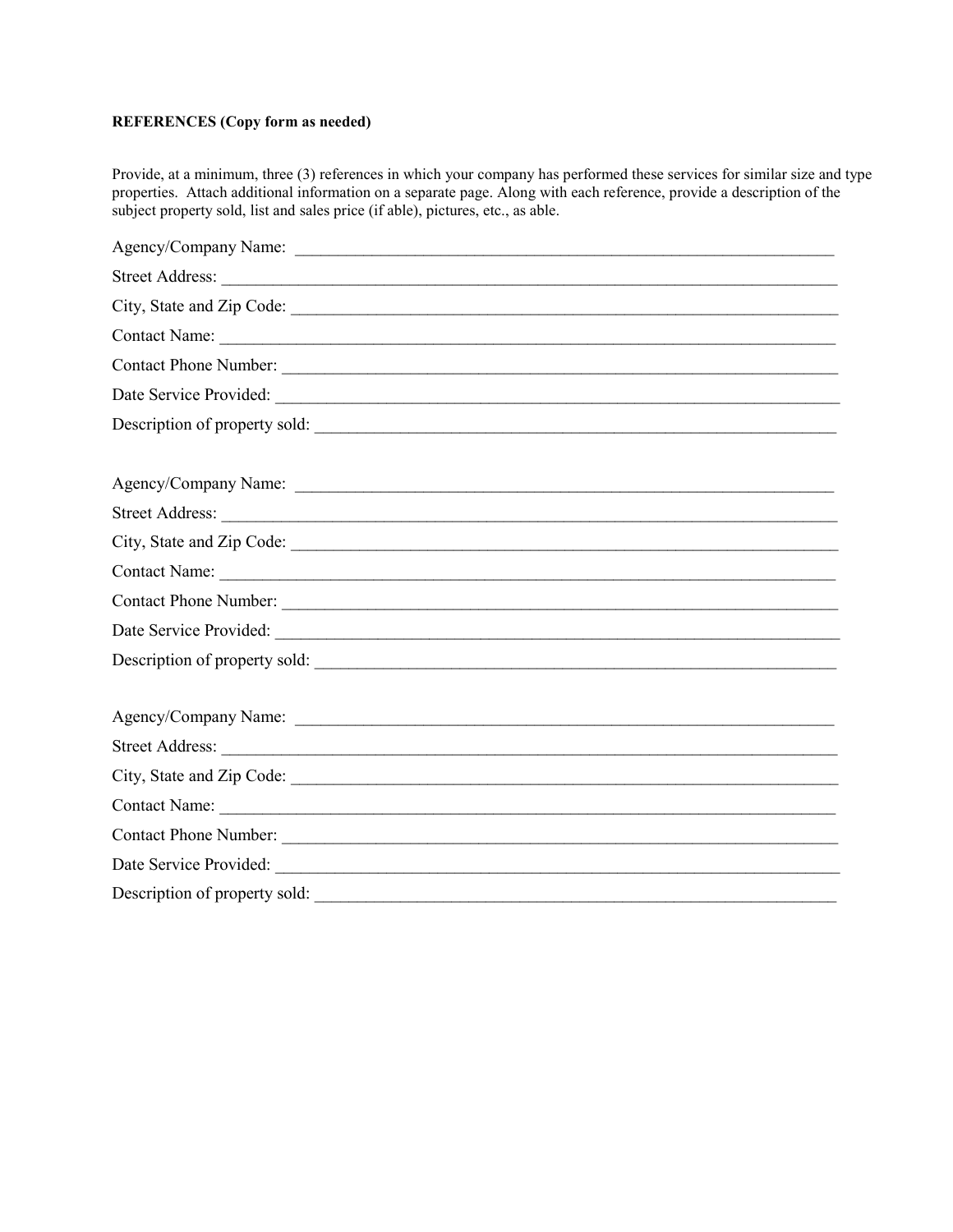State of North Carolina County of Iredell

\_\_\_\_\_\_\_\_\_\_\_\_\_\_\_\_\_\_\_\_\_\_\_\_\_\_\_\_\_\_\_\_\_\_\_\_\_\_\_\_\_(name of individual), being first duly sworn, deposes and

says that:

1. He/She is the  $\qquad$  (title) of (company name), the proposer that has submitted the attached proposal;

- 2. He/She is fully informed respecting the preparation and contents of the attached proposal and of all pertinent circumstances respecting such proposal;
- 3. Such proposal is genuine and is not a collusive or sham proposal;
- 4. Neither the said proposer nor any of its officers, partners, owners, agents, representatives, employees or parties in interest, including this affiant, has in any way colluded, conspired, connived or agreed, directly or indirectly, with any other proposer firm or Person to submit a collusive or sham proposal in connection with the contract for which the attached proposal has been submitted or to refrain from proposing in connection with such contract, or has in any manner, directly or indirectly sought by agreement or collusion of communication or conference with any other proposer, firm or person to fix the price or prices in the attached proposal or of any other proposers, or to fix any overhead, profit or cost element of the proposal price of the proposal of any other proposer or to secure through collusion, conspiracy, connivance or unlawful agreement any advantage against the County of Iredell or any person interested in the proposed contract; and
- 5. The fees provided in the attached proposal are fair and proper and are not tainted by any collusion, conspiracy, connivance or unlawful agreement on the part of the proposer or any of its agents, representatives, owners, employees, or parties in interest, including this affiant.

|                                                        | Signature | Seal           |
|--------------------------------------------------------|-----------|----------------|
|                                                        | Title     | if Corporation |
|                                                        | Date:     |                |
| This form must be notarized                            |           |                |
| SUBSCRIBED AND SWORN TO BEFORE ME,<br>This day of , 20 |           |                |
| Notary Public                                          |           |                |
| My Commission Expires:                                 |           |                |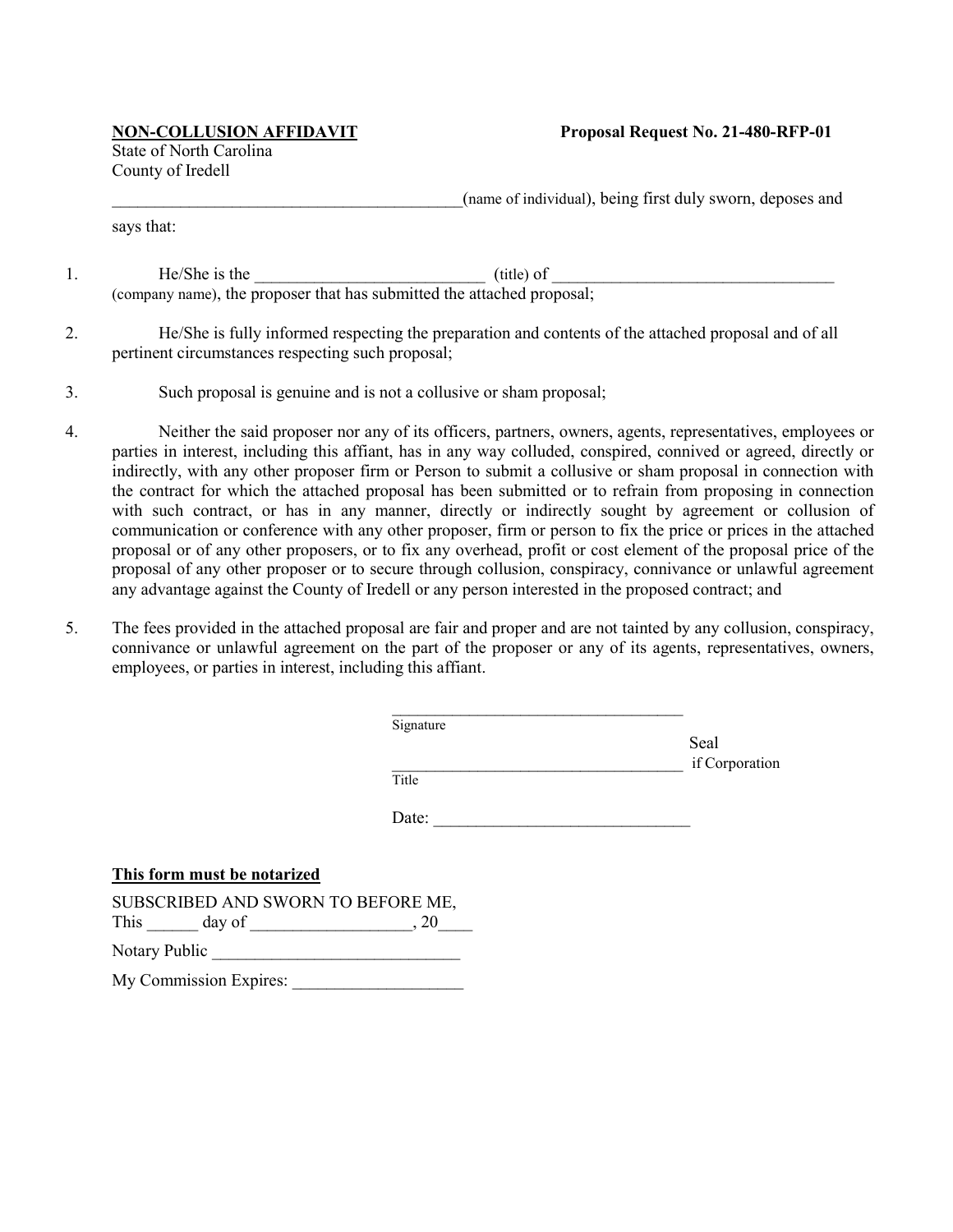#### **EXCEPTIONS TO THE PROPOSAL**

Please list here all exceptions to the Commercial Brokerage Services Proposal, Proposal No. 21-480-RFP-01. Failure to do so may result in disqualification of the proposal. Any RFP clauses to which the firm does not take exception will be assumed to be agreed upon. For any exception, please reference with the appropriate page/section number.